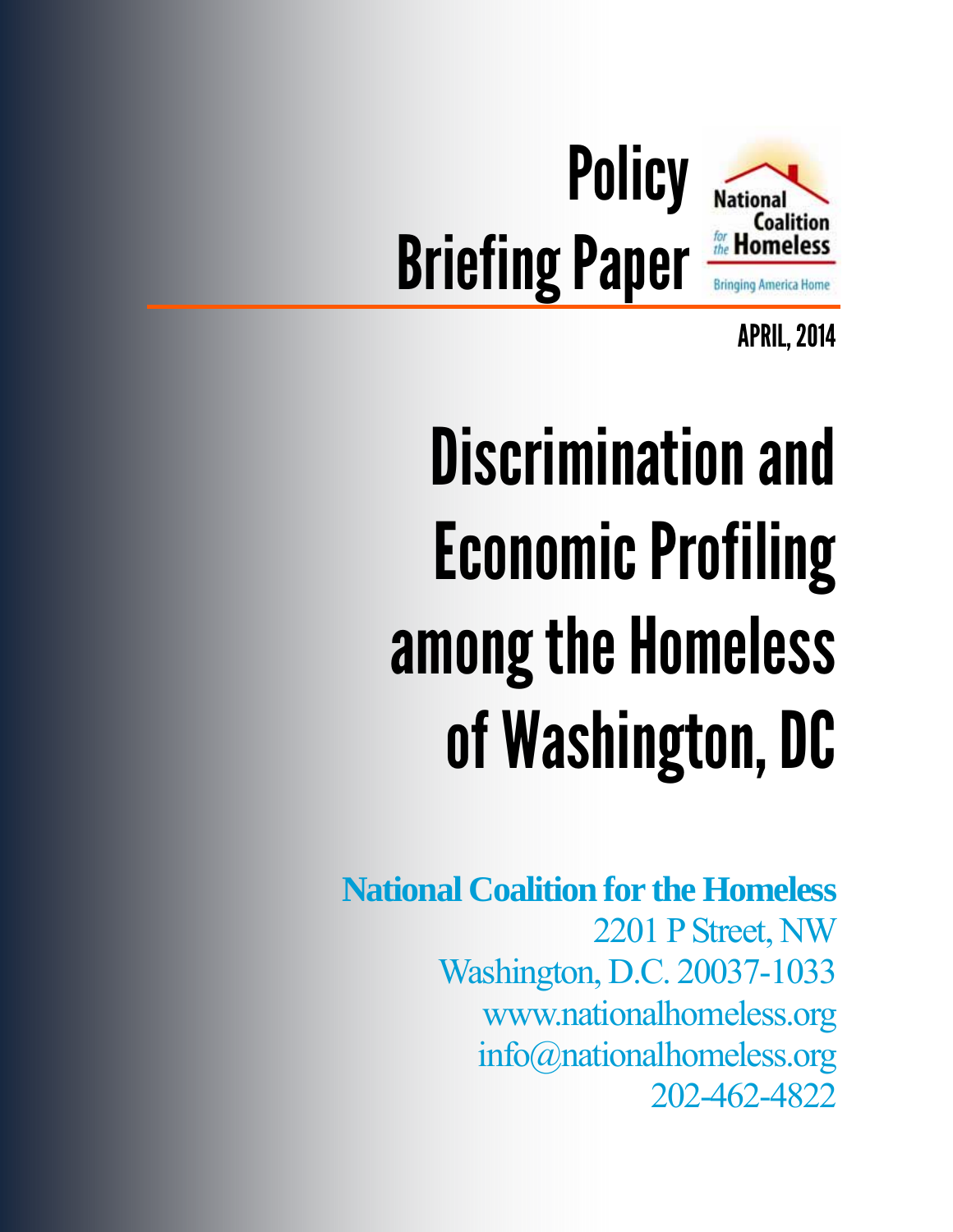# Report Contents

| Ethnic Distribution of Survey Respondents  5                   |  |
|----------------------------------------------------------------|--|
| <b>Experiences of Discrimination in the Sample at Large  5</b> |  |
|                                                                |  |
|                                                                |  |
|                                                                |  |
|                                                                |  |

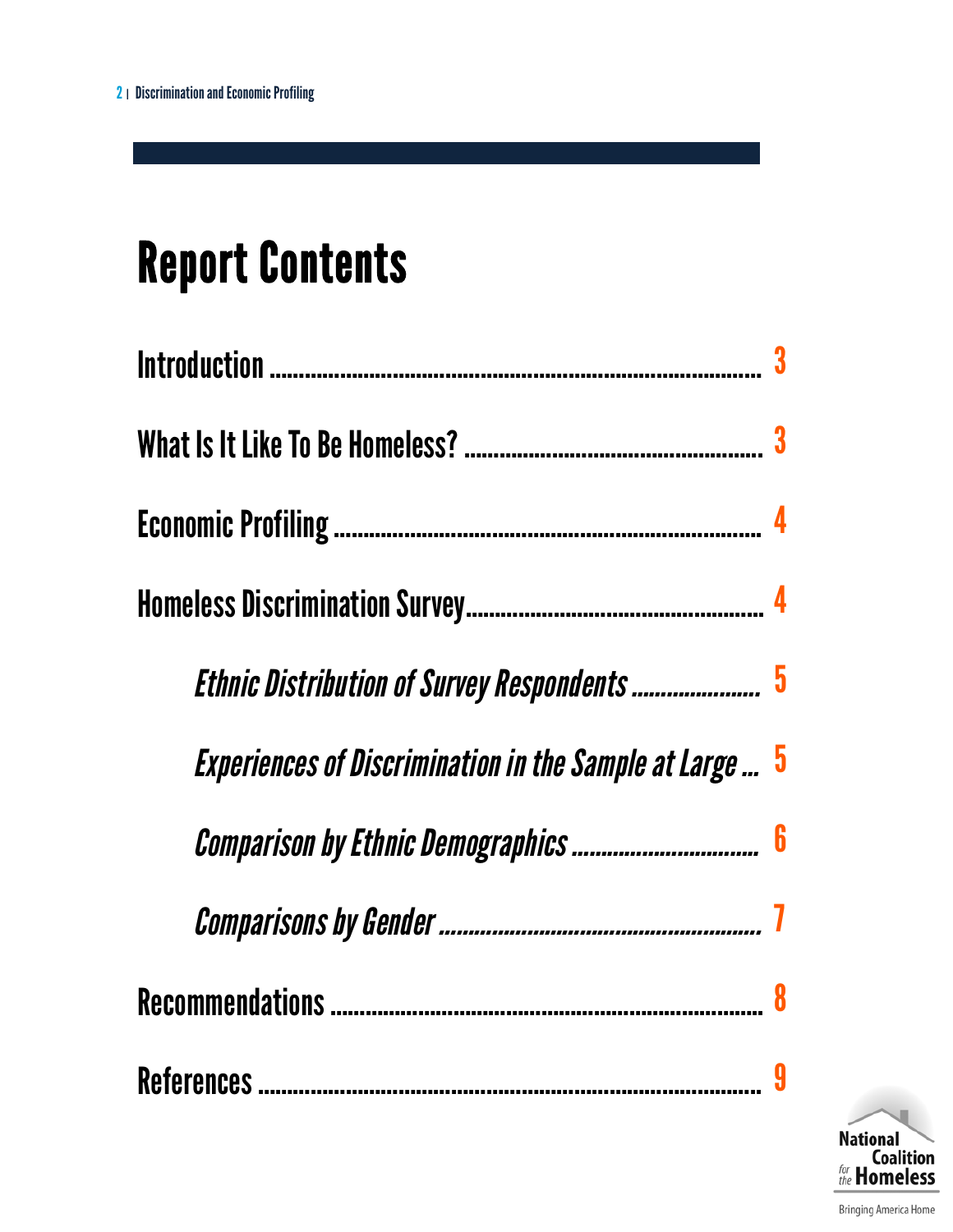#### **Introduction**

During the fall of 2013, the National Coalition for the Homeless (NCH) and graduate students of George Washington University's Trachtenberg School of Public Policy and Public Administration collaborated on researching the extent to which homeless individuals in Washington, D.C. have perceived discrimination as a result of their housing status. The survey tracked other characteristics such as, gender and ethnicity. The Homeless Services Reform Act of 2005 emphasizes the right of the homeless to receive social services, free from discrimination, on the basis of legally protected characteristics listed under the DC Human Rights Act of 1977. Homelessness is also included under the Bias-Related Crime Act of 1989, which provides for increased penalties when crimes are motivated by bias or hate for specific groups including the homeless.

Homeless individuals have long told staff at NCH that they have experienced discrimination related to their housing status despite current legal protections. The survey cannot confirm that discrimination actually happened since our research did not investigate specific incidents, yet it finds that a high percentage of homeless individuals believe they have been discriminated against through similar encounters with law enforcement, private businesses, medical services and social services agencies.



#### **What Is It Like to Be Homeless?**

Practically every homeless individual has a story to tell about the humiliation and the stigma that comes from being forced to live in public spaces. Each day brings a range of challenges for people experiencing homelessness, such as obtaining enough food to eat and finding shelter from the weather. Some individuals are confronted with health emergency and life-threatening situations. Other struggle with the isolation of being in a state of crisis - un-housed and destitute - yet seemingly ignored in a bustling city of passers-by who are unconcerned with their plight.

One individual explained that being homeless made you feel "disconnected from the world… people walk by you and not make eye contact with you." Surviving as a homeless person is a "fulltime job…you have to look for food [and] look for things to do during the day."

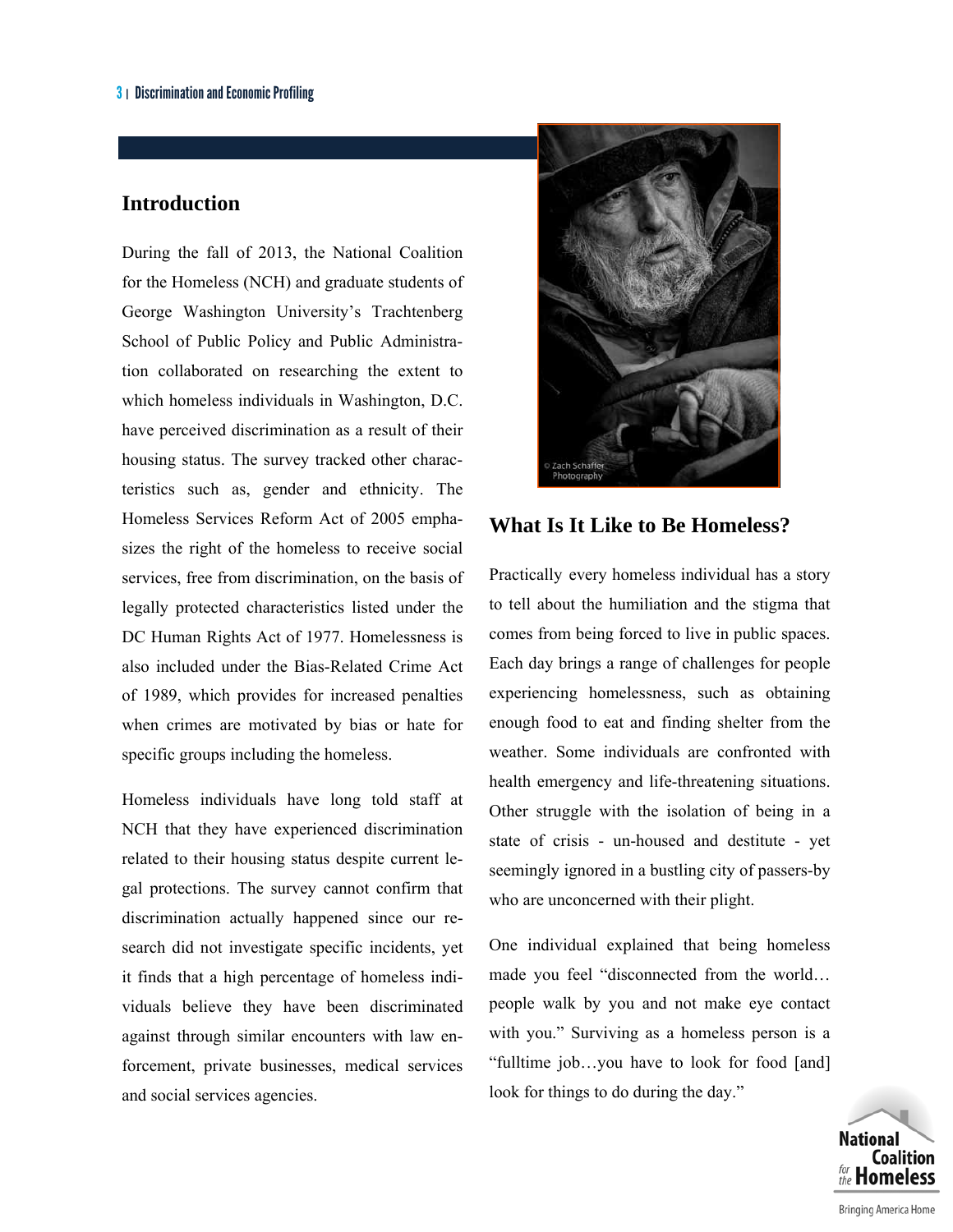#### **Economic Profiling**

"I have been denied service at many businesses."

Discrimination on the basis of housing status runs throughout the institutions of our society from law enforcement to private businesses, medical and social services. Most participants in the survey strongly felt as if they had been and are discriminated against because they were perceived to be homeless. These testimonies are noteworthy because they do not depict unique and isolated discriminatory acts. Rather, this kind of discrimination is typical in the lives of the homeless people. Here are some comments gathered during the survey from individuals experiencing homelessness:

One individual explains that homelessness can mean being turned away at the door of a "coffee shop… due to my attire, push cart, my extra bags."

Another individual explained she was told by a DC police officer not to lie down on the bench to sleep, she could only sit up to sleep. She also commented that she felt she was refused care, by local health care providers because the staff thought she was faking to get inside the facility.

"When I got stabbed the paramedic stated that nothing was wrong with me… he said I just wanted to get out of the rain."

#### **Homeless Discrimination Survey**

A total of 142 surveys were collected from 110 men and 32 women, with the goal of learning about the experiences of homeless individuals in Washington, DC. Ages ranged from 20 years to 77 years with a medium age 49.4. The survey reveals that roughly two thirds of homeless individuals have perceived discrimination from law enforcement agencies and private businesses.



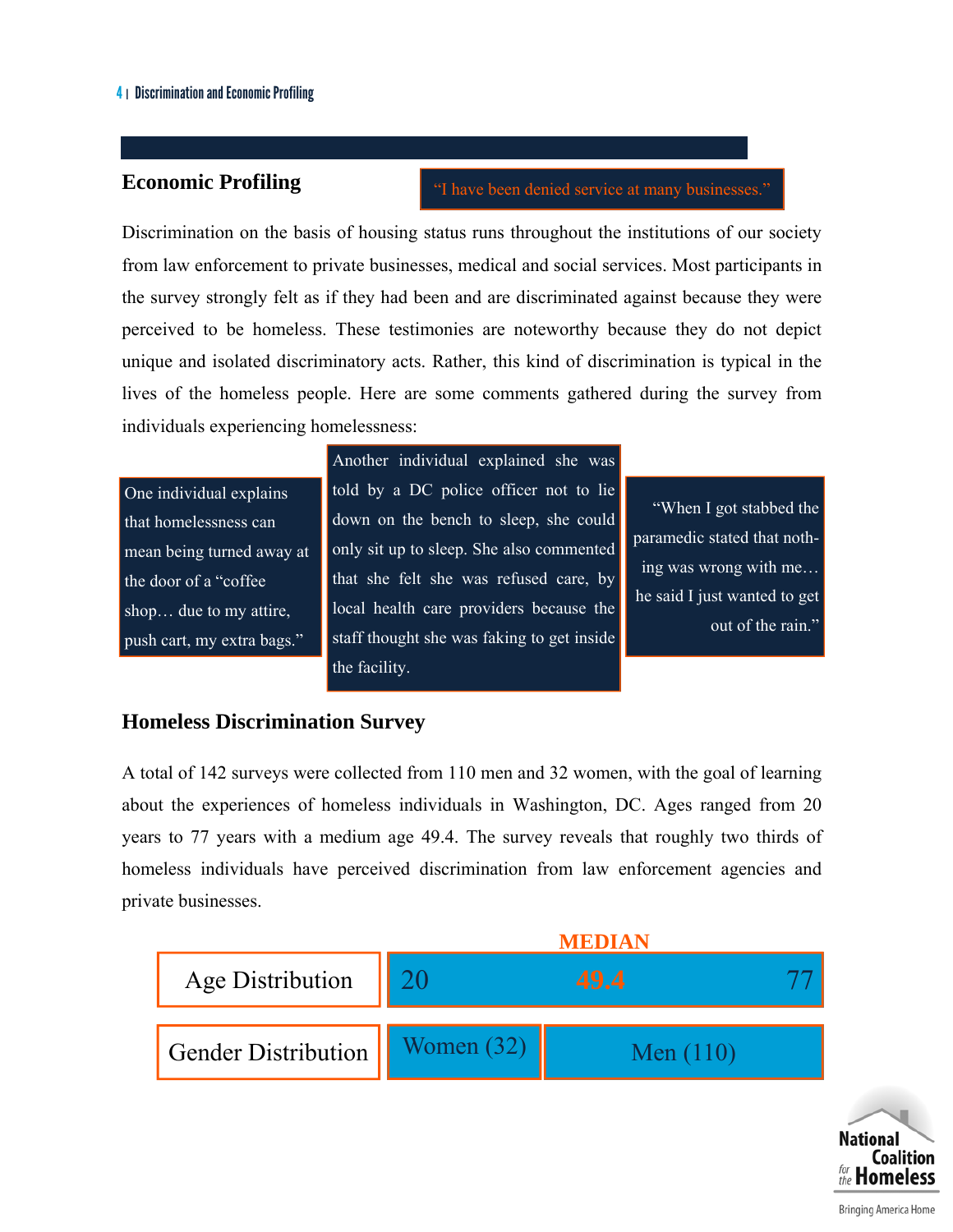#### **Ethnic Distribution of**



#### **Experiences of Discrimination in the Sample at Large**

Most respondents (132 out of 142) felt that they had been discriminated against because of their housing status. This study showed that homeless individuals experienced the most discrimination from private businesses and law enforcement:

- $\bullet$  70.4 % from private businesses
- 66.6 % from law enforcement
- 49.7 % from medical services
- 43.7 % from social services

#### **Comparison by Ethnic Demographics**

Discrimination perceived by African-American and white respondents varied somewhat. The survey did not include enough respondents from other racial groups to draw conclusion about those subsets.

The following data compares against the sample as a whole. In the sample of 132 surveys, 87 were African-American and 27 were white.



Bringing America Home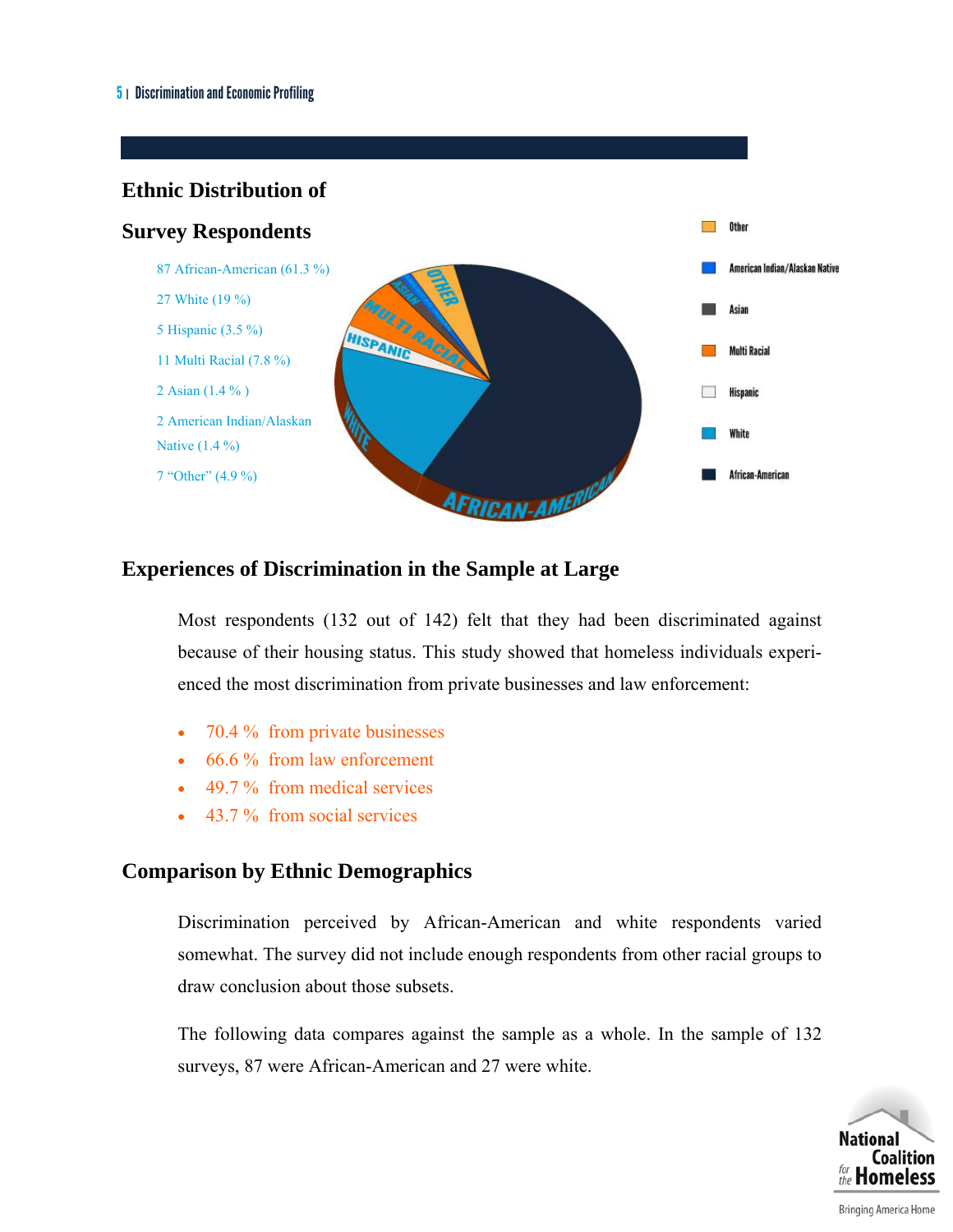## **"How often, in your experiences, did the following groups discriminate against people who are without housing?"**

|                           | African - American | Whites | Whole Sample |
|---------------------------|--------------------|--------|--------------|
| Law Enforcement           | 70.3               | 66.6   | 66.6         |
| <b>Private Businesses</b> | 716                | 75 Q   | 704          |
| <b>Medical Services</b>   | 46.9               | 49.2   | 49.7         |
| <b>Social Services</b>    | 38.2               |        |              |

Percentage of respondents answering "yes", compared across ethnic demographics:

N (samples) =132. N (African-American) =87 — N (whites) =27 "Yes"= "Rarely" "Often" or "Very Often"



#### **The results show that:**

More whites (75%) than African-Americans (71.6%) believed they had experienced discrimination from private businesses.

More African-Americans (70.3%) than whites (66.6%) believed they had experienced discrimination from law enforcement.

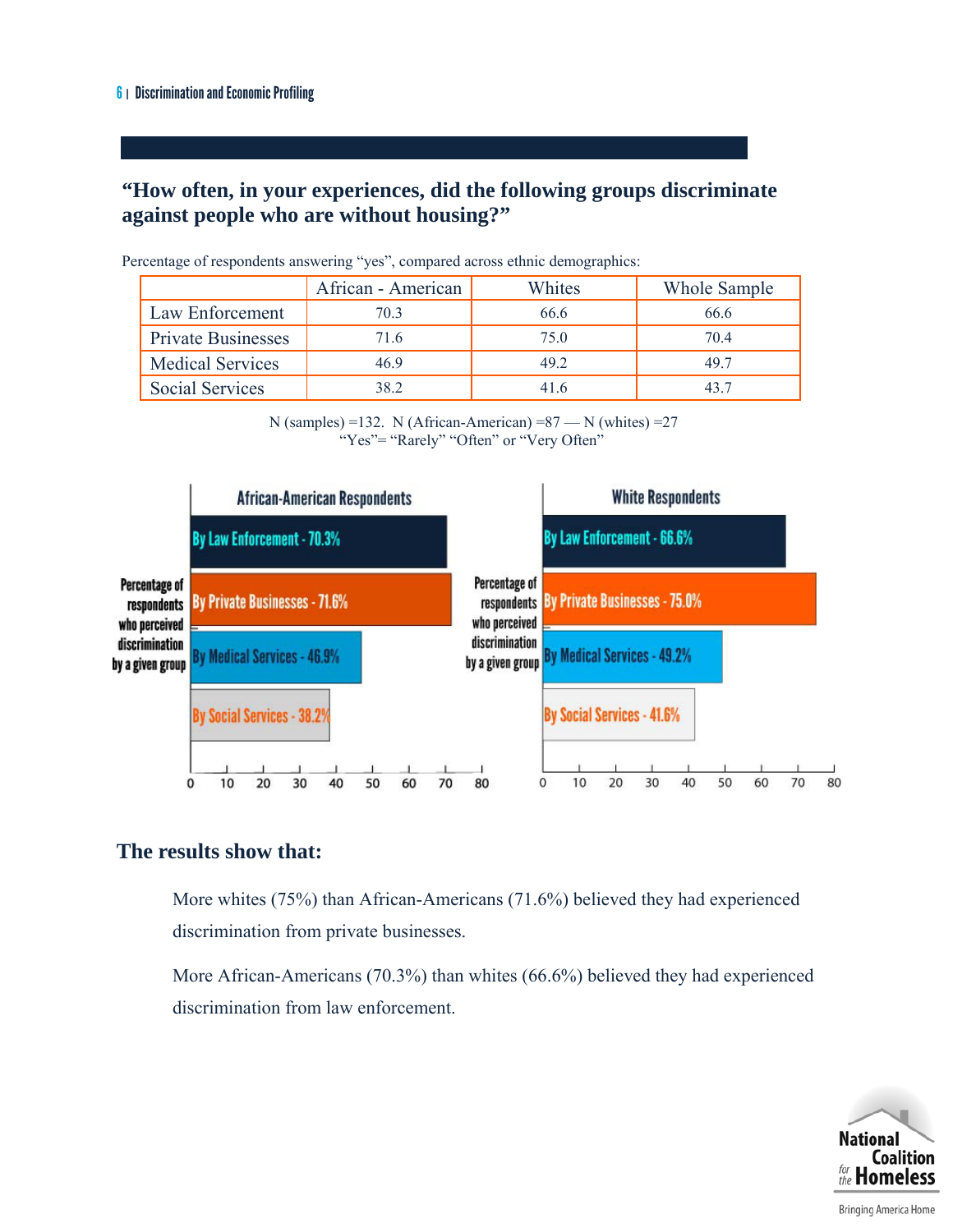### **Comparisons by Gender**

The study also made comparisons by gender. The results showed how women and men were treated based on their housing status. Out of 142 respondents there were 110 (77.5%) men and 32 (22.5%) women. Ages for women ranged from 32 to 68 years while ages for men ranged from 20 to 77 years.

| African-American                   | 19 Women | 68 Men |
|------------------------------------|----------|--------|
| White                              | 8 Women  | 19 Men |
| Hispanic                           | 0 Women  | 5 Men  |
| Multi Racial                       | 0 Women  | 11 Men |
| Asian                              | 0 Women  | 2 Men  |
| American Indian/<br>Alaskan Native | 1 Woman  | 1 Man  |
| <b>Other Ethnicities</b>           | 2 Women  | 5 Men  |

Percentage of respondents answering "yes", compared across genders:

|                         | Men  | Women |
|-------------------------|------|-------|
| Law Enforcement         | 61.8 | 45.2  |
| Private Businesses      | 66.3 | 68.9  |
| <b>Medical Services</b> | 44.5 | 58.1  |
| <b>Social Services</b>  | 40.0 | 42.9  |

 $N(Men) = 110$  $N$  (Women) =32. "Yes"= "Rarely" "Often" or "Very Often"



#### **The results show that:**

- Women perceived less discrimination from law enforcement (45.2%) and social services (42.9%)
- Men perceived less discrimination from medical services (44.5%) and social services (40.0%)
- Overall, the majority of men and women perceived discrimination the most from 80 private businesses.

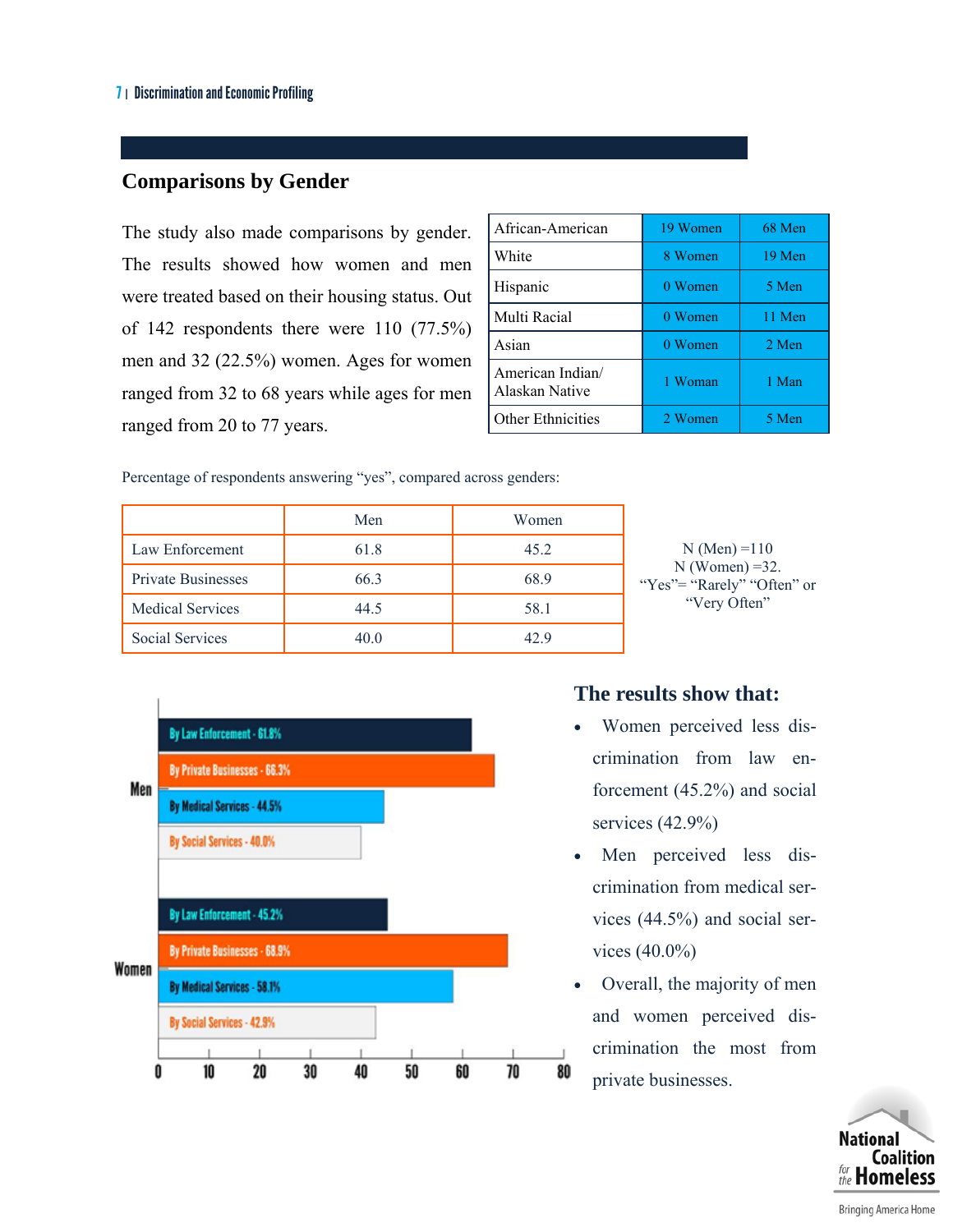#### **Recommendations**

On an individual level, we recommend reaching out and being part of advocacy organizations that work directly with homeless individuals and can help bring about change. These organizations help by reducing discrimination by supporting policies and programs on the local, state, and federal levels. For instance, working with national and local partners can help reduce the number of laws that attempt to "criminalize" common activities by people experiencing homelessness.

On a national level, there are multiple jurisdictions (Rhode Island, Illinois, Connecticut and Puerto Rico) that have reacted to discrimination against people experiencing homelessness by passing a Homeless Bill of Rights. The purpose of a Homeless Bill of Rights is to ensure that no one is discriminated against on the basis of housing status.

We recommend that Washington, DC consider passage of a similar Homeless Bill of Rights.





**Bringing America Home**